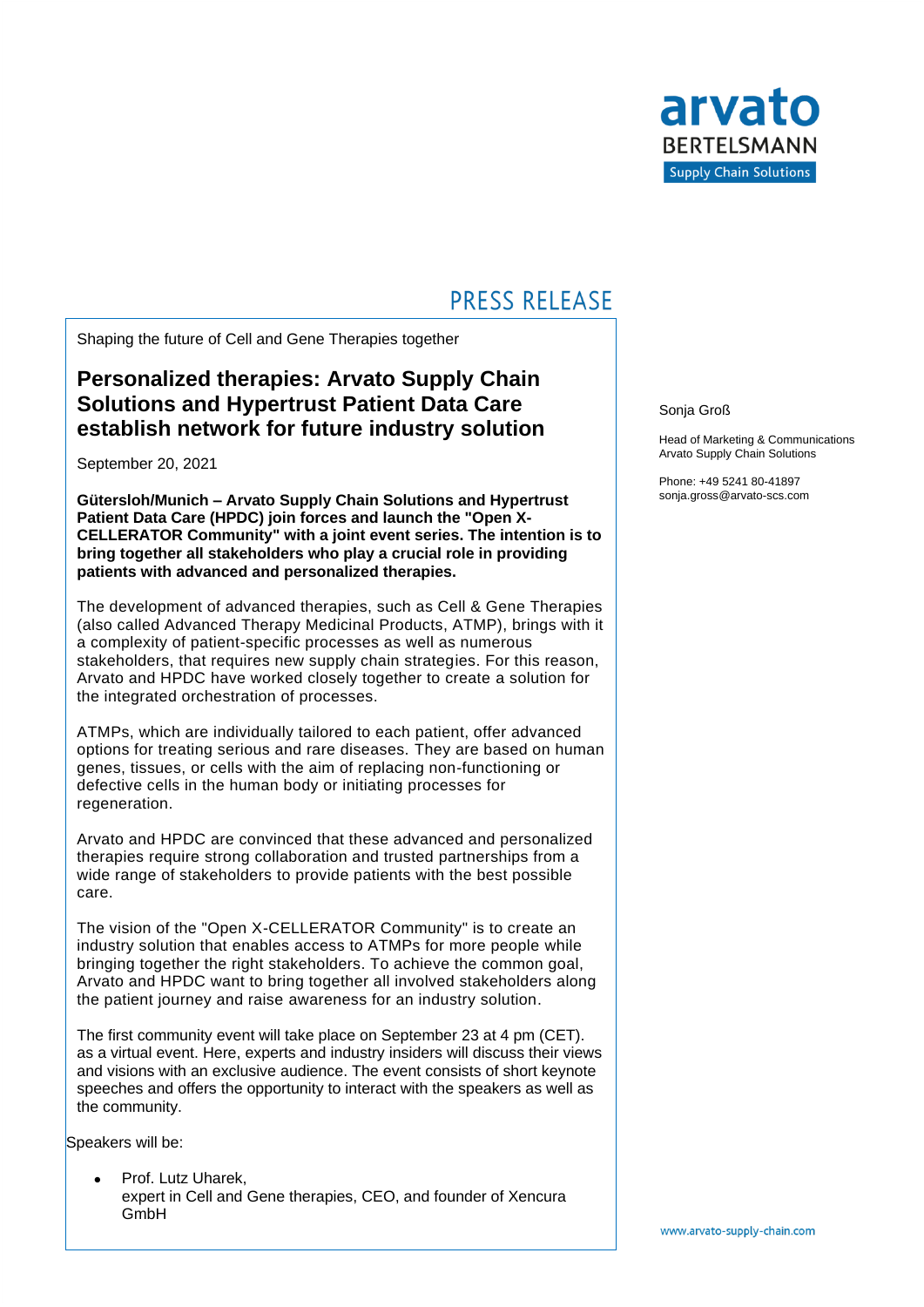

# **PRESS RELEASE**

- Christian Wolf, Executive Vice President Healthcare at Arvato Supply Chain Solutions • Andreas Göbel,
- Managing Director at Hypertrust Patient Data Care • Tol Trimborn, PhD,
- Managing Director of Cellpoint
- Dr. Andrea Zobel, Senior Director Personalized Supply Chain at World Courier

Further X-CELLERATOR community events are planned, which will take place regularly as live events. The hosts hope to expand their community and thus actively support the providing of advanced therapies to patients and the process behind them in the future.

Participation is free of charge. Interested parties can register here: <https://www.hypertrust-patient.com/x-cellerator>

### **About Arvato Supply Chain Solutions:**

Arvato Supply Chain Solutions is an innovative and international leading service provider in the field of supply chain management and e-commerce. Partners come together with industry specialists in the fields of Telecommunication, Hightech, Entertainment, Corporate Information Management, Healthcare, Consumer Products and Publisher. About 16,000 employees work together to provide practical and relevant solutions and services worldwide. Using the latest digital technology, Arvato develops, operates and optimizes complex global supply chains and e-commerce platforms, as the strategic growth partner for its customers. Arvato combines the know-how of its employees with the right technology and appropriate business processes to measurably increase the productivity and performance of its partners.

For more information, please visit [www.arvato-supply-chain.com.](https://arvatoscs.sharepoint.com/teams/CellGeneTherapyHypertrustArvatoPartnership/Shared%20Documents/Event/Pressemitteilung/www.arvato-supply-chain.com)

#### **Arvato's Healthcare business**

We believe that healthcare systems, sales channels and distribution chains undergo constant change to ensure patients derive the greatest benefit from innovative and existing pharmaceuticals and medical products at the most reasonable costs. We support you in making this happen! Arvato integrates healthcare know-how, industry knowledge and broad understanding of processes and IT systems to develop bespoke outsourcing solutions. Our clients benefit from seamlessly integrated order-to-cash solutions, which connect them to the point of care, bringing them closer to their patients.

More information is available at [www.arvato-supply-chain.com/en/industry](https://arvato-supply-chain.com/en/industry-solutions/healthcare)[solutions/healthcare](https://arvato-supply-chain.com/en/industry-solutions/healthcare)